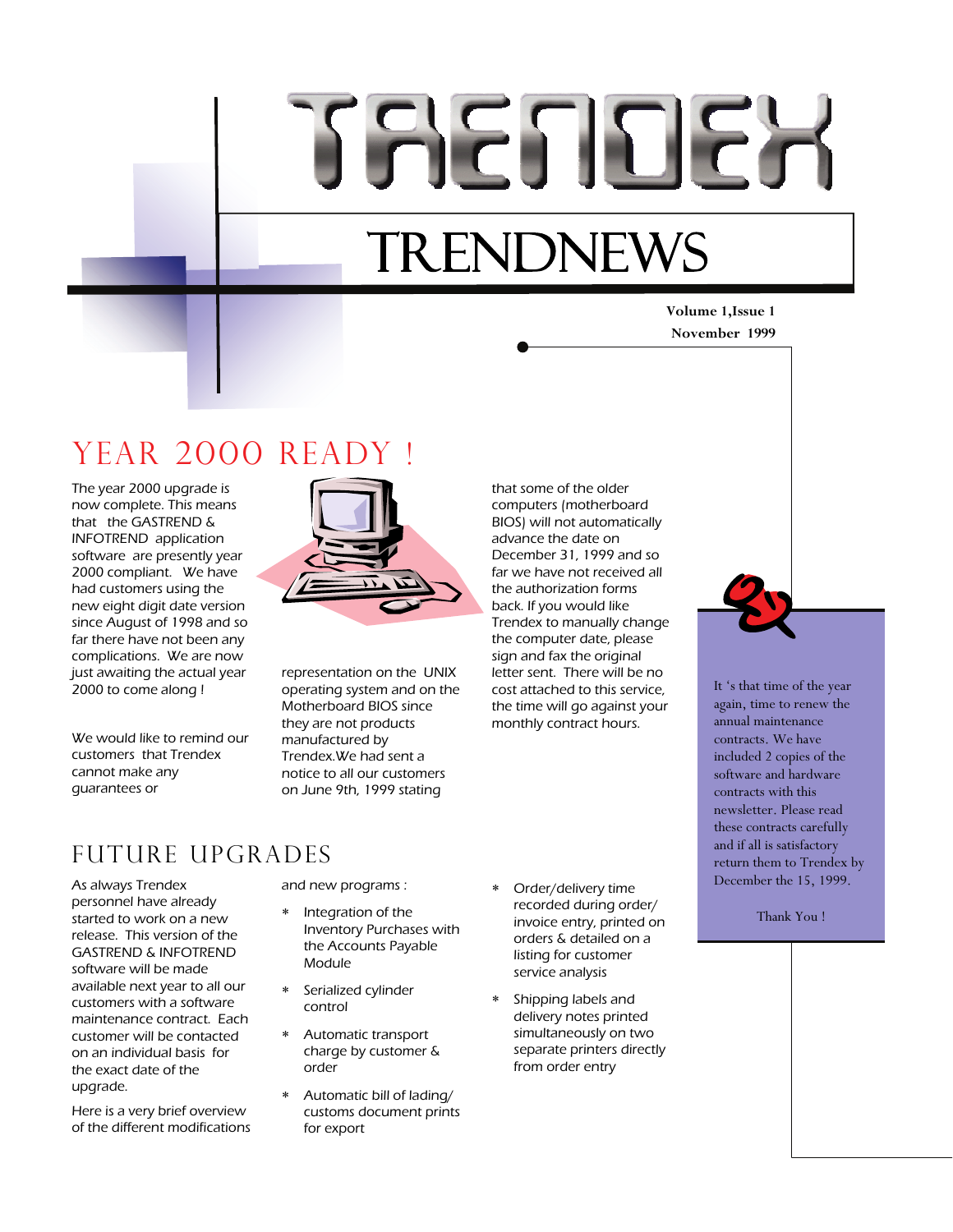#### **P AGE 2**

## Future UPGRADES & new features

- New options added to the customer inquiry to allow direct access to the invoice historical inquiry
- Routrend route delivery report prints by truck & route a list of customers & gases purchased
- Sales by salesrep inquiry allows lookup of one or all salesreps for the company as well as sales this year and last year
- New General Ledger inquiries, such as G/L Register, G/L journal & G/L Transaction History (this year & last)
- Period 13 financial statements
- Consolidated financial statements for multi-companies

All customers will be receiving a detailed list of all the changes before the actual upgrade takes place.

We would also like to take this opportunity to inform our customers about several new features added to our GAS-TREND & INFOTREND software.

#### FORMS :

Our customers will now have several options for printing forms.

 Customers can use the standard Trendex form layouts for orders , invoices, statements, etc...

We remind you to please contact Trendex personnel for samples before printing the forms.

- Customers can use one standard combined preprinted form for orders, regular invoices and cashsale invoices. This option will also print the company address, if requested. Once again please contact Trendex personnel for a sample before printing the form.
- Customers can also print all forms, that is orders, invoices, statements, purchase orders, etc… on blank paper using a laser printer. For this option the customer is required to buy UNFORM<sup>™</sup>, a form generator integrated to our Trendex software and a compatible laser printer.



 Generate laser printed forms by using **UNFORM TM** 

### OTHER TRENDEX MODULES

Here is a brief overview of the other TRENDEX software modules that we can customize to suit the different needs of our customers. All these modules are completely integrated to the GAS-TREND & INFOTREND software.

**CASH SALES:** the cash sales module allows the user to make over the counter cash sales. Tracks inventory and produces detailed journals. Bar code readers can be attached to the terminals to scan products being sold in a store environment.

**KITREND:** product kiting system which automatically adjusts component and finished goods inventory and calculates cost.

PROTREND: is designed to be used as a mailing system and/or as a follow up on prospects.

**QUOTE SYSTEM:** the quotation system allows the user to make quotes to existing and new customers with existing and new products. The quote can be updated to an order automatically.

#### FAX CAPABILITIES:

Customers can now purchase VSI-FAXTM , a UNIX based fax software package that will allow you to fax purchase orders, quotes, statements, and soon, invoices and orders directly from the Trendex software. This software also allows the user to view and print a log of all fax transmissions.

#### REPORT GENERATOR:

Customers can create their own customized lists and reports using the Trendex files with the GENERAL™ report writer.

#### COMMUNICATION SOFTWARE:

Customers have the option of converting their Trendex files to an ASCII format that can be transferred using TERM or TinyTerm™ communication software to a PC and then downloaded to EXCEL or any other PC software.

All the above features are purchased options, please contact Trendex for more information..

\* UNFORM and GENERAL are trademark s of SYNERGETIC DATA SYSTEMS Inc.

TERM & TinyTerm are trademarks of CENTURY SOFTWARE Inc.

VSIFAX is a trademark of VSI SYSTEMS Inc.

**RENTAL:** the equipment rental system allows renting and tracking machinery by serial number

**ROUTREND:** an off truck invoicing system developed on an industrial handheld mini-computer capable of reading bar codes. Invoices can be printed directly in the truck. ed directly in the truck. mation collected can be automatically transferred to the main system. Includes several reports to print a delivery route by customer & gas.